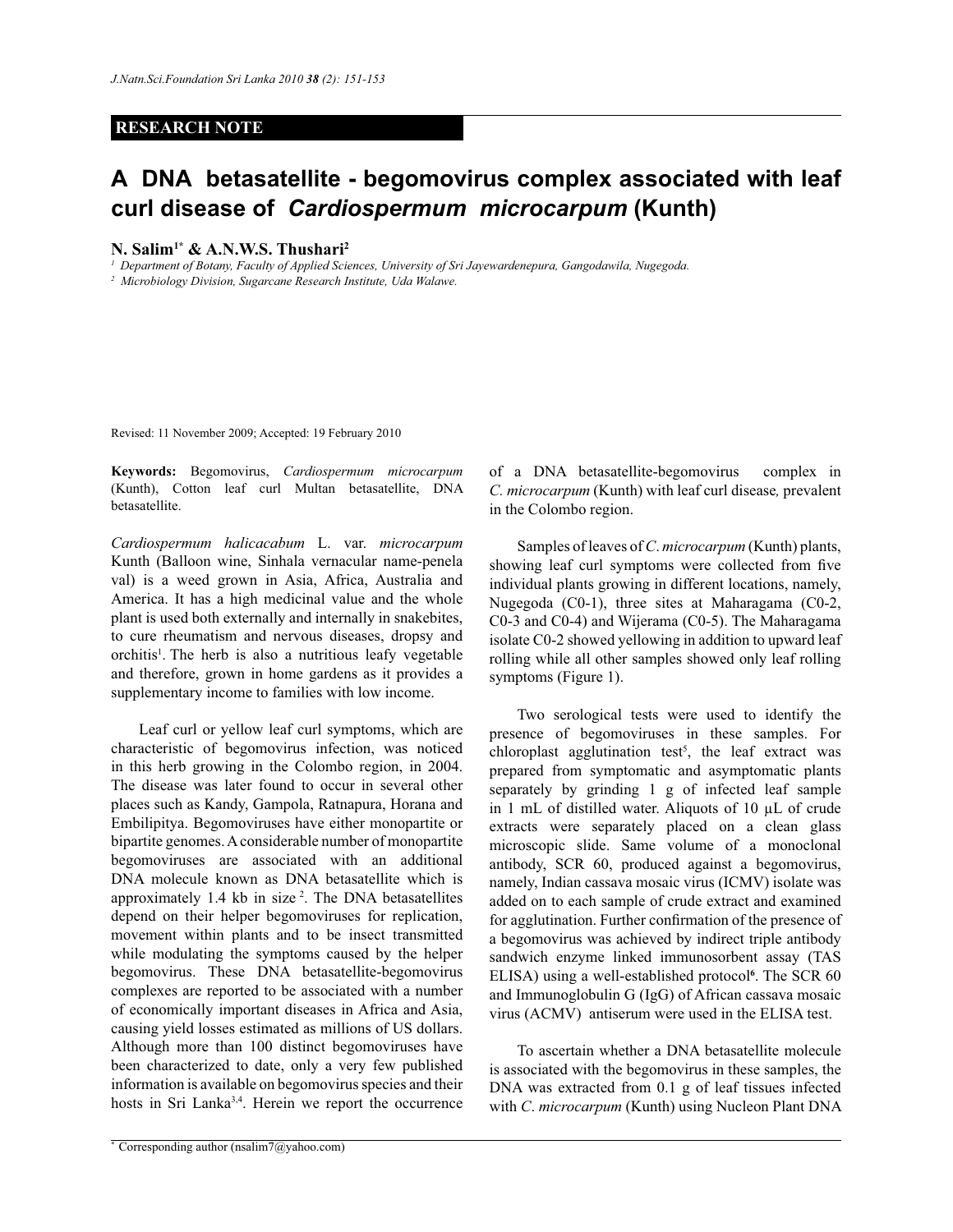

**Figure 1**: *C*. *microcarpum* showing a) Yellow leaf curl symptom of isolate C0-2; (b) Leaf curl symptom of isolate C0-4 ; c) Asymptomatic plant



**Figure 2:** PCR products ( $\sim$  1.4 kb) given by beta 01 and beta 02 universal primers. Lane 1- 4 : isolates C0-1, C-02, C0-3 and C0- 4 respectively (arrow in left), lane 5: 1kb DNA, lane 6: isolate C0-5, lane 7: positive control, lane 8: sample from an asymptomatic plant.

extraction kit (Amersham Biosciences, UK), according to the manufacturer's protocol. The ploymerase chain reaction (PCR) was carried out using beta 01 and beta 02 universal primers**<sup>7</sup>**that have been designed for highly conserved regions of all known betasatellite molecules. The set up of 25 µL reaction mixture and the amplification conditions used were identical to that described in earlier studies for amplification of betasatellites. PCR amplicon of C0-2 isolate was recovered and cloned into pGEM T-Easy Vector System (Promega, USA).

 The presence of begomoviruses in the five samples was confirmed by visual clumps which resulted in chloroplast agglutination for all five isolates with leaf curl symptoms. No agglutination was observed with extracts from asymptomatic samples. The results further indicated that the monoclonal antibody SCR 60 could detect begomovirus in all five diseased plants of *C*. *microcarpum* (Kunth) by indirect TAS ELISA tests. Expected fragments of approximately 1.4 kb resulted in PCR with beta primers (Figure 2) indicating that a DNA betasatellite molecule is associated with the begomovirus in each plant with leaf curl symptoms. Basic local alignment search tool (BLAST) analysis of the sequence data of 1.4 kb product (Accession no. AM 933578) revealed that it has a maximum nucleotide sequence identity of 97 % with Cotton leaf curl Multan betasatellite (CoLCMB) (Accession no. AY 795608). Based on this full-length sequence data, C0-2 can be considered as a strain of Cotton leaf curl Multan betasatellite according to the criterion proposed in 2008 fortaxonomy of DNA betasatellites.

 Although the CoLCMB was reported previously from elsewhere in the world, this is the first report of CoLCMB strain occurring in Sri Lanka. This is also the first report of a new host of CoLCMB-begomovirus complex. At present, we have no evidence for the occurrence of CoLCMB in any Sri Lankan crop plant but it is possible that *C. microcarpum* (Kunth) may serve as an alternative host of the begomovirus-CoLCMB complex.

#### **Acknowledgement**

The research support given by Dr. John Stanley of John Innes Centre, Norwich Research Park, UK in sequencing the betasatellite component and ACMV samples gifted by the Scottish Crop Research Institute, Dundee are gratefully acknowledged.

## **References**

1. Jayaweera D.M.A. (1982). *Medicinal Plants (Indigenous & Exotics) Used in Ceylon.* Part V, pp. 48-49. National Science Council (NSC) of Sri Lanka, 47/5, Maitland Place, Colombo 7.